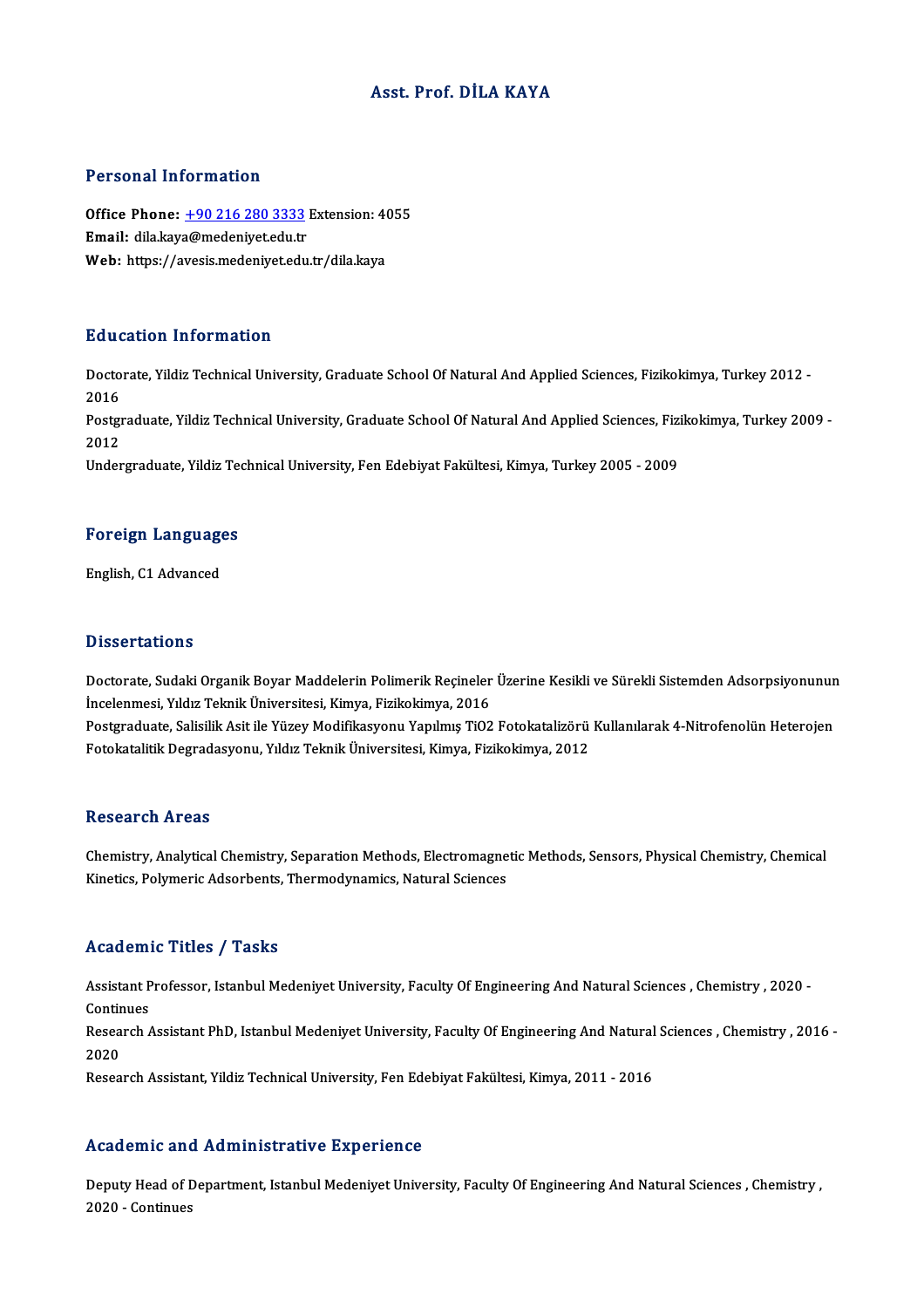### Courses

GenelKimya 2,Undergraduate,2019 -2020 Temel Kimya 2, Undergraduate, 2018 - 2019 Genel Kimya 2, Undergraduate, 2019 - 2020<br>Temel Kimya 2, Undergraduate, 2018 - 2019<br>Chemistry Laboratory 1, Undergraduate, 2017 - 2018<br>Temel Kimya Uygulaması, Undergraduate, 2018 - 2018 Temel Kimya 2, Undergraduate, 2018 - 2019<br>Chemistry Laboratory 1, Undergraduate, 2017 - 2018<br>Temel Kimya Uygulaması, Undergraduate, 2018 - 2019<br>Kimya Laboratyyarı, Undergraduate, 2019 - 2019 Chemistry Laboratory 1, Undergraduate, 2017 - 20<br>Temel Kimya Uygulaması, Undergraduate, 2018 - 2<br>Kimya Laboratuvarı, Undergraduate, 2018 - 2019<br>Temel Kimya 1, Undergraduate, 2018 - 2019 Temel Kimya Uygulaması, Undergraduate, 201<br>Kimya Laboratuvarı, Undergraduate, 2018 - 2<br>Temel Kimya 1, Undergraduate, 2018 - 2019<br>Kimya 1, Undergraduate, 2018 - 2019 Kimya Laboratuvarı, Undergraduate, 2018 - 2019<br>Temel Kimya 1, Undergraduate, 2018 - 2019<br>Kimya 1, Undergraduate, 2018 - 2019

# Kimya 1, Undergraduate, 2018 - 2019<br>Articles Published in Journals That Entered SCI, SSCI and AHCI Indexes

|       | Articles Published in Journals That Entered SCI, SSCI and AHCI Indexes                                                                                                  |
|-------|-------------------------------------------------------------------------------------------------------------------------------------------------------------------------|
| Ι.    | Review-Nanopipette Applications as Sensors, Electrodes, and Probes: A Study on Recent<br>Developments                                                                   |
|       | KEÇECİ K., DİNLER A., KAYA D.                                                                                                                                           |
|       | JOURNAL OF THE ELECTROCHEMICAL SOCIETY, vol.169, no.2, 2022 (Journal Indexed in SCI)                                                                                    |
| Н.    | Resistive-pulse Sensing of DNA with a Polymeric Nanopore Sensor and Characterization of DNA                                                                             |
|       | Translocation                                                                                                                                                           |
|       | KECECİ K., KAYA D., Martin C. R.                                                                                                                                        |
|       | CHEMNANOMAT, 2021 (Journal Indexed in SCI)                                                                                                                              |
| III.  | Role of Nanopore Geometry in Particle Resolution by Resistive-Pulse Sensing                                                                                             |
|       | Yilmaz D., KAYA D., KEÇECİ K., DİNLER A.                                                                                                                                |
|       | CHEMISTRYSELECT, vol.6, no.1, pp.59-67, 2021 (Journal Indexed in SCI)                                                                                                   |
| IV.   | Investigating the Effect of Charged Components on Translocation of DNA Molecules in Track-Etched                                                                        |
|       | <b>Nanopores</b>                                                                                                                                                        |
|       | DİNLER A., KEÇECİ K., KAYA D., Yilmaz D.                                                                                                                                |
|       | IEEE SENSORS JOURNAL, vol.20, no.8, pp.4041-4046, 2020 (Journal Indexed in SCI)                                                                                         |
| V.    | Review-Track-Etched Nanoporous Polymer Membranes as Sensors: A Review                                                                                                   |
|       | KAYA D., KEÇECİ K.                                                                                                                                                      |
|       | JOURNAL OF THE ELECTROCHEMICAL SOCIETY, vol.167, no.3, 2020 (Journal Indexed in SCI)                                                                                    |
| VI.   | Fabrication, modification and sensing behaviour of quartz micro/nanopipettes                                                                                            |
|       | Kaya D., Keçeci K., Yılmaz D.                                                                                                                                           |
|       | Journal Of The Indian Chemical Society, vol.96, pp.1149-1154, 2019 (Journal Indexed in SCI Expanded)                                                                    |
| VII.  | Photocatalytic Activity of Titania/Polydicyclopentadiene PolyHIPE Composites                                                                                            |
|       | Yuce E., Mert E. H., Krajnc P., Parin F. N., SAN N., Kaya D., Yildirim H.                                                                                               |
|       | MACROMOLECULAR MATERIALS AND ENGINEERING, vol.302, no.10, 2017 (Journal Indexed in SCI)<br>HETEROGENEOUS PHOTOCATALYTIC DEGRADATION OF 4-NITROPHENOL VIA TIO2, SURFACE- |
| VIII. | MODIFIED WITH SALICYLIC ACID                                                                                                                                            |
|       | KAYA D., SAN N.                                                                                                                                                         |
|       | FRESENIUS ENVIRONMENTAL BULLETIN, vol.26, no.8, pp.4953-4962, 2017 (Journal Indexed in SCI)                                                                             |
|       | IX. Preparation of nanopores and their application for the detection of metals                                                                                          |
|       | KAYA D., KEÇECİ K.                                                                                                                                                      |
|       | BULGARIAN CHEMICAL COMMUNICATIONS, vol.49, pp.37-42, 2017 (Journal Indexed in SCI)                                                                                      |
| X.    | Effect of Pore Geometry on Resistive-Pulse Sensing of DNA Using Track-Etched PET Nanopore                                                                               |
|       | Membrane                                                                                                                                                                |
|       | Kaya D., DİNLER A., SAN N., KEÇECİ K.                                                                                                                                   |
|       | ELECTROCHIMICA ACTA, vol.202, pp.157-165, 2016 (Journal Indexed in SCI)                                                                                                 |
| XI.   | ADSORPTION CHARACTERISTICS, ISOTHERM AND KINETICS OF A NOVEL POLYHIPE/PULLULAN                                                                                          |
|       | <b>COMPOSITE FOR REMOVING CONGO RED DYE</b>                                                                                                                             |
|       | SAN N, Mert E.H., Kaya D., Cira F.                                                                                                                                      |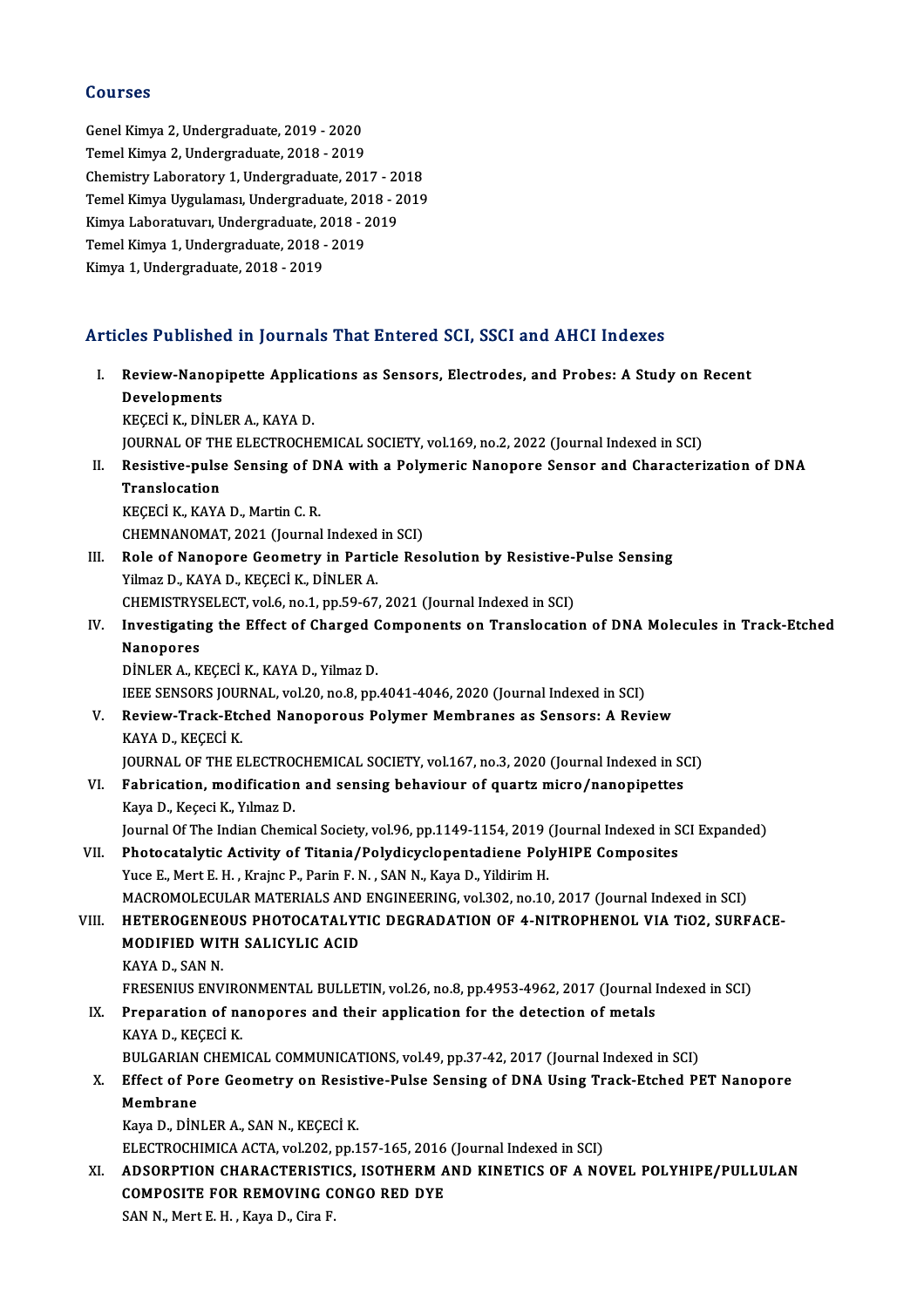FRESENIUS ENVIRONMENTAL BULLETIN, vol.25, no.9, pp.3635-3645, 2016 (Journal Indexed in SCI)<br>Nanonore detection of double stranded DNA using a treek stebed polygerbonate membre

FRESENIUS ENVIRONMENTAL BULLETIN, vol.25, no.9, pp.3635-3645, 2016 (Journal Indexed in SCI)<br>XII. Nanopore detection of double stranded DNA using a track-etched polycarbonate membrane FRESENIUS ENVIRONMEN<br>Nanopore detection of<br>KEÇECİ K., SAN N., Kaya D.<br>TALANTA vol 144 nn 268 Nanopore detection of double stranded DNA using a transport of the SCI of the SCI and SCI)<br>TALANTA, vol.144, pp.268-274, 2015 (Journal Indexed in SCI)<br>Investigation of thermedynamic and surface characteri

KEÇECİ K., SAN N., Kaya D.<br>TALANTA, vol.144, pp.268-274, 2015 (Journal Indexed in SCI)<br>XIII. Investigation of thermodynamic and surface characterisation of 4-[4-(2-ethylhexyloxy)benzoyloxy]<br>henzois asid thermotronis liquid TALANTA, vol.144, pp.268-274, 2015 (Journal Indexed in SCI)<br>Investigation of thermodynamic and surface characterisation of 4-[4-(2-4)<br>benzoic acid thermotropic liquid crystal by inverse gas chromatography<br>CAKAR E. OCAK H. Investigation of thermodynamic and surface characterisation of 4-[4-(2-ethylhexyloxy)benzoyle<br>benzoic acid thermotropic liquid crystal by inverse gas chromatography<br>ÇAKAR F., OCAK H., Ozturk E., Mutlu-Yanic S., Kaya D., SA benzoic acid thermotropic liquid crystal by inverse gas chromatogra<br>ÇAKAR F., OCAK H., Ozturk E., Mutlu-Yanic S., Kaya D., SAN N., CANKURTARAN<br>LIQUID CRYSTALS, vol.41, no.9, pp.1323-1331, 2014 (Journal Indexed in SCI) LIQUID CRYSTALS, vol.41, no.9, pp.1323-1331, 2014 (Journal Indexed in SCI)<br>Articles Published in Other Journals

- rticles Published in Other Journals<br>I. Ionic Current Rectification in Track-Etched Single Conical Nanopores<br>Vilmas D. Kava D. Kasasi K. Dinlan A Your Tubrished In Striet Journal<br>The Current Rectification in Tra<br>Yılmaz D., Kaya D., Keçeci K., Dinler A. Ionic Current Rectification in Track-Etched Single Conical Nanopores<br>Yılmaz D., Kaya D., Keçeci K., Dinler A.<br>Hacettepe Journal of Biology and Chemistry, vol.47, no.3, pp.225-234, 2019 (National Refreed University Journal) Yılmaz D., Kaya D., Keçeci K., Dinler A.<br>Hacettepe Journal of Biology and Chemistry, vol.47, no.3, pp.225-234, 2019 (National Refreed University Journal)<br>II. Effect of Surface Functionalization on the Transport Characteris
- Hacettepe Journal of <mark>E</mark><br>Effect of Surface Fu<br>Etched Membranes<br>KAVA D. KECEC<sup>T</sup> K Effect of Surface<br>Etched Membran<br>KAYA D., KEÇECİ K.<br>Hasattana Jaumal a Etched Membranes<br>KAYA D., KEÇECİ K.<br>Hacettepe Journal of Biology and Chemistry, vol.47, no.1, pp.67-76, 2019 (National Refreed University Journal)

KAYA D., KEÇECİ K.<br>Hacettepe Journal of Biology and Chemistry, vol.47, no.1, pp.67-76, 2019 (National Refreed University Journa<br>III. Transport Characteristics of Selected Dyes Through Track-Etched Multiporous PET Membr Hacettepe Journal o<br><mark>Transport Charac</mark><br>KAYA D., KEÇECİ K.<br>Hacettana Journal o Transport Characteristics of Selected Dyes Through Track-Etched Multiporous PET Membranes<br>KAYA D., KEÇECİ K.<br>Hacettepe Journal of Biology and Chemistry, vol.46, no.1, pp.1-11, 2018 (National Refreed University Journal)

Hacettepe Journal of Biology and Chemistry, vol.46, no.1, pp.1-11, 2018 (National Refreed University Journal)<br>Books & Book Chapters

ooks & Book Chapters<br>I. Genel Kimya Laboratuvar Deneyleri Kitabı<br>Sovdan A.B. San N. Arağuz A.Z. Helu H. Mert Soydan A. B. , San N., Aroğuz A. Z. , Uslu H., Mert E. H. , Akman S., Metinyurt D.<br>Alfa, İstanbul, 2012 Genel Kimya Labo<br>Soydan A. B. , San N.<br>Alfa, İstanbul, 2012

## Refereed Congress / Symposium Publications in Proceedings

efereed Congress / Symposium Publications in Proceedings<br>I. Mass Transport of Eriochrome Black-T from Bare and Gold-Coated Polymer Nanopore Membrane Kaya D., Keçeci K. Mass Transport of Eriochrome Black-T from Bare and Gold-Coated Polymer Nanopore Membra<br>Kaya D., Keçeci K.<br>4th International Eurasian Conference on Biological and Chemical Sciences, 24 - 26 November 2021, pp.93<br>Study of Thi

4th International Eurasian Conference on Biological and Chemical Sciences, 24 - 26 November 2021, pp.93

II. Study of Thioflavin T (ThT) as a Fluorescence Probe and Amyloid Fibril Formation from Lysozyme<br>Kaya D., Güzel P., Akbay N. Study of Thioflavin T (ThT) as a Fluorescence Probe and Amyloid Fibril Formation from Lysozyn<br>Kaya D., Güzel P., Akbay N.<br>4th International Eurasian Conference on Biological and Chemical Sciences (EurasianBioChem 2021), An

Kaya D., Güzel P., Akbay N.<br>4th International Eurasian Conference<br>Turkey, 24 - 26 November 2021, pp.1<br>Adeanntion Prenenties of YAD 16 4th International Eurasian Conference on Biological and Chemical Sciences (EurasianBioChem 20<br>Turkey, 24 - 26 November 2021, pp.1<br>III. Adsorption Properties of XAD-16 Resin for the Removal of Different Classes of Dyes<br>Kave

- Turkey, 24 26<br><mark>Adsorption P</mark><br>Kaya D., San N.<br>U. International Kaya D., San N.<br>II. International Agricultural, Biological and Life Science Conference (AgBiol 2020), Edirne, Turkey, 1 - 03 Kaya D., San N.<br>II. International Agricultural, B<br>September 2020, pp.691-700<br>Enhansed Transport of Ch
- IV. Enhanced Transport of Charged Analytes from Track-Etched Nanoporous Membranes<br>Kaya D., Keçeci K. September 2020,<br>Enhanced Trans<br>Kaya D., Keçeci K.<br>The 4th Internatie Enhanced Transport of Charged Analytes from Track-Etched Nanoporous Membranes<br>Kaya D., Keçeci K.<br>The 4th International Porous and Powder Materials Symposium and Exhibition (PPM 2019), Muğla, Turkey, 9 - 11<br>Ostabar 2010, nn

Kaya D., Keçeci K.<br>The 4th International<br>October 2019, pp.16<br>Preparation of Der The 4th International Porous and Powder Materials Symposium and Exhibition (PPM 2019), Muğla, Turkey, 9 - 1<br>October 2019, pp.16<br>V. Preparation of Doped TiO2 Photocatalysts and Their Decolorization Efficiencies under Solar

October 2019, pp.16<br>Preparation of Doped TiO2 Photocatalysts and Their Decolorization Efficiencies under Solar Ligh<br>Kaya D., Türkten N.<br>2nd International Conference on Life and Engineering Sciences (ICOLES 2019), , İstanbu V. Preparation of Doped TiO2 Photocatalysts and Their Decolorization Efficiencies under Solar Light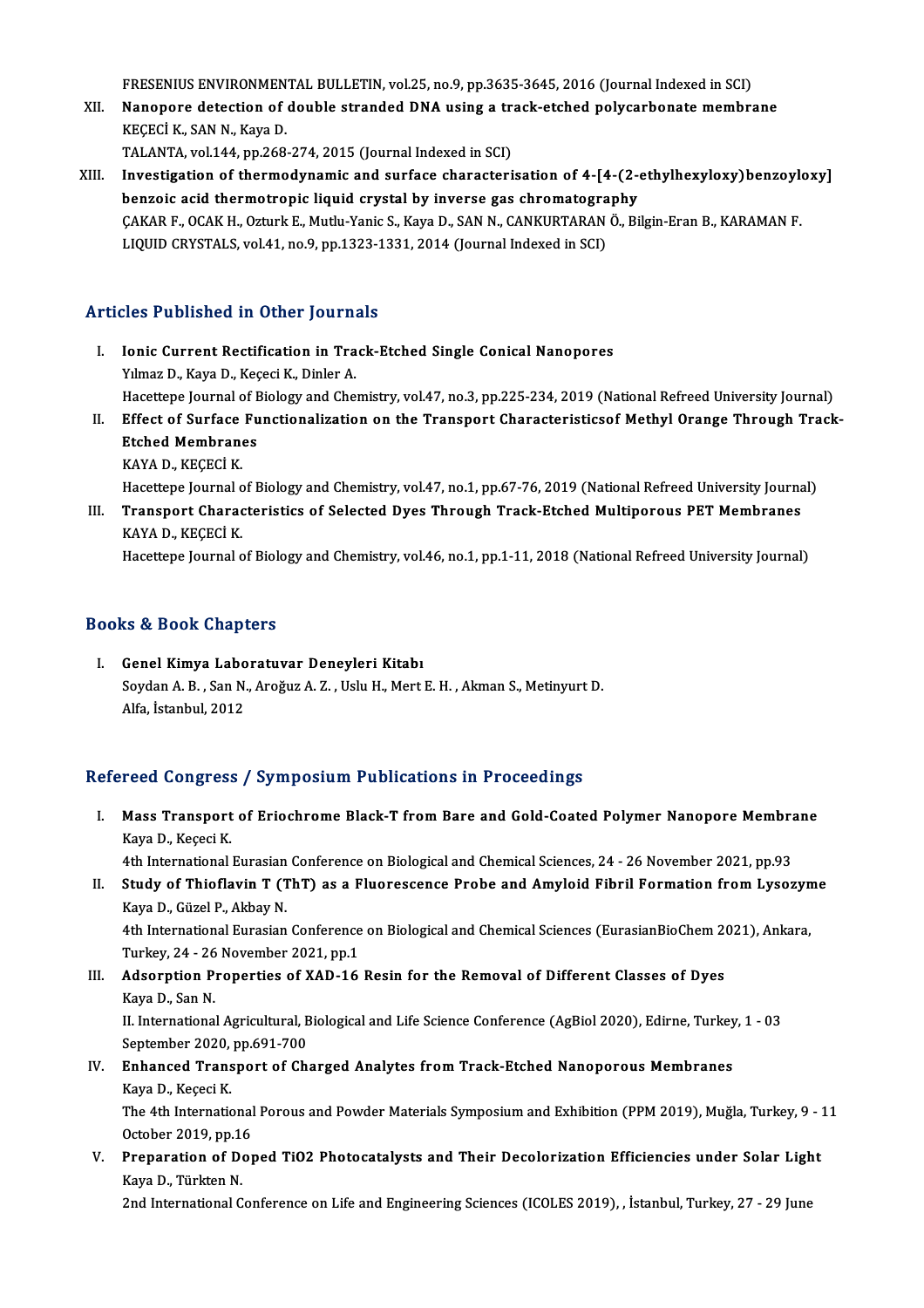2019,pp.1 2019, pp.1<br>VI. New Paradigms in Molecular Sensing: Nanopore Based Sensors<br>Kessei K. Kaya D 2019, pp.1<br>New Paradigms<br>Keçeci K., Kaya D.<br>2nd International New Paradigms in Molecular Sensing: Nanopore Based Sensors<br>Keçeci K., Kaya D.<br>2nd International Conference on Life and Engineering Sciences (ICOLES 2019), İstanbul, Turkey, 27 - 29 June<br>2010 nn 172 195 Keçeci K., Kaya D.<br>2nd International (<br>2019, pp.173-185<br>Investigation of 2nd International Conference on Life and Engineering Sciences (ICOLES 2019), İstanbul, Turkey, 27 - 29 Jurelly 2019, pp.173-185<br>VII. Investigation of Sensitivity Precision of Smaller Particles Through the Asymmetric Nanopo 2019, pp.173-185<br>Investigation of Sensitivity Precision of Smaller Particles Through the Asymmetric Nanopores<br>Yılmaz D., Kaya D., Keçeci K., Dinler A.<br>5th International Conference on New Trends in Chemistry (ICNTC 2019), A Investigation of Sensitivity Precision of Smaller Particles Through the Asymmetric Nanopores<br>Tilmaz D., Kaya D., Keçeci K., Dinler A.<br>5th International Conference on New Trends in Chemistry (ICNTC 2019), Athens, Greece, 22 Yılmaz D., Kaya D., Keçeci K., Dinler A.<br>5th International Conference on New Trends in Chemistry (ICNTC 2019), Athens, Greece, 2:<br>VIII. Fabrication, Modification and Sensing Behaviour of Quartz Micro/ Nanopipettes<br>Vara D. 5th International Conferenc<br>Fabrication, Modification<br>Kaya D., Keçeci K., Yılmaz D.<br>Eth International Conferenc Fabrication, Modification and Sensing Behaviour of Quartz Micro/ Nanopipettes<br>Kaya D., Keçeci K., Yılmaz D.<br>5th International Conference on New Trends in Chemistry, Athens, Greece, 22 - 24 April 2019, pp.33<br>Simulation of B Kaya D., Keçeci K., Yılmaz D.<br>5th International Conference on New Trends in Chemistry, Athen<br>IX. Simulation of Particle Translocation Through Nanopores<br>Yılmaz D., Kaya D., Keçeci K., Dinler A. 5th International Conference on New<br>Simulation of Particle Translocati<br>Yılmaz D., Kaya D., Keçeci K., Dinler A.<br>International Conference on Annlied I Simulation of Particle Translocation Through Nanopores<br>Yılmaz D., Kaya D., Keçeci K., Dinler A.<br>International Conference on Applied Mathematics, Modeling and Life Sciences Problems (ICAMLS 18), İstanbul,<br>Turkay 2, .05 Octo Yılmaz D., Kaya D., Keçeci K., Dinler<br>International Conference on Applic<br>Turkey, 3 - 05 October 2018, pp.1<br>EARBICATION AND APPLICATI International Conference on Applied Mathematics, Modeling and Life Scien<br>Turkey, 3 - 05 October 2018, pp.1<br>X. FABRICATION AND APPLICATIONS OF NANOPOROUS MATERIALS<br>VANA D. VECECI V. Turkey, 3 - 05 October 2018, pp.1<br>X. FABRICATION AND APPLICATIONS OF NANOPOROUS MATERIALS 25th Congress of the Society of Chemists and Technologists of Macedonia, Ohrid, Macedonia, 19 September 2018,<br>pp.160 KAYA D, KEÇECİ K 25th Congress of the Society of Chemists and Technologists of Macedonia, Ohrid, Mac<br>pp.160<br>XI. Fabrication and Transport Properties of Nanoporous Polymer Membranes<br>KAVA D. KECECI K pp.160<br>Fabrication and 1<br>KAYA D., KEÇECİ K.<br>International Euras KAYA D., KEÇECİ K.<br>International Eurasian Conference on Biological and Chemical Sciences, Ankara, Turkey, 26 April 2018, pp.120 KAYA D., KEÇECİ K.<br>International Eurasian Conference on Biological and Chemical Sciences, Ankara, Turkey, 26 April 2018, pp.12<br>XII. Su ortamından XAD-7 Adsorbanı ile İki Ayrı Bazik Boyarmaddenin Uzaklaştırılması İşlemi International Eurasian Conference on Biological a<br>Su ortamından XAD-7 Adsorbanı ile İki Ayrı<br>Fizikokimyasal Parametrelerin Belirlenmesi<br>KAVA D. San N Su ortamında<mark>ı</mark><br>Fizikokimyasa<br>KAYA D., San N.<br>6. Eizikool Kimya Fizikokimyasal Parametrelerin Belirlenmesi<br>KAYA D., San N.<br>6. Fiziksel Kimya Kongresi, Zonguldak, Turkey, 15 May 2017, pp.129<br>ADSORRION DESORRION CHARACTERISTICS OF YAD 7 RES KAYA D., San N.<br>6. Fiziksel Kimya Kongresi, Zonguldak, Turkey, 15 May 2017, pp.129<br>XIII. ADSORPTION-DESORPTION CHARACTERISTICS OF XAD-7 RESIN FOR THE REMOVAL OF 4-<br>NITROPHENOL 6. Fiziksel Kimya<br>ADSORPTION-D<br>NITROPHENOL<br><sup>Vilduum Ö.</sup> KAVA ADSORPTION-DESORPTION<br>NITROPHENOL<br>Yıldırım Ö., KAYA D., SAN N.<br><sup>2nd</sup> International Conferenc NI<mark>TROPHENOL</mark><br>Yıldırım Ö., KAYA D., SAN N.<br>3rd International Conference on New Trends in Chemistry, Helsinki, Finland, 28 April 2017, pp.88-89<br>RRERARATION,AND,ARRI LCATION OF TRACK ETCHED NANORORE MEMPRANES AND THEI Yıldırım Ö., KAYA D., SAN N.<br>3rd International Conference on New Trends in Chemistry, Helsinki, Finland, 28 April 2017, pp.88-89<br>XIV. PREPARATION AND APPLICATION OF TRACK-ETCHED NANOPORE MEMBRANES AND THEIR SENSOR<br>APPL 3rd International<br>PREPARATION<br>APPLICATIONS PREPARATION AN<br>APPLICATIONS<br>KAYA D., KEÇECİ K.<br>2nd International G 4PPLICATIONS<br>3rd International Conference on New Trends in Chemistry, Helsinki, Finland, 28 April 2017, pp.82-83<br>3rd International Conference on New Trends in Chemistry, Helsinki, Finland, 28 April 2017, pp.82-83 KAYA D., KEÇECİ K.<br>3rd International Conference on New Trends in Chemistry, Helsinki, Finland, 28 April 20<br>XV. The Design of Macroporous Nanocomposites as Heterogenous Photocatalysts<br>Mart E. H., Kapia B. Vüce E. San N. Bar 3rd International Conference on New Trends in Chemistr<br>The Design of Macroporous Nanocomposites as Ho<br>Mert E. H. , Kranjc P., Yüce E., San N., Parın F. N. , KAYA D.<br>12th International Conference on Nanoscionese & Nanot The Design of Macroporous Nanocomposites as Heterogenous Photocatalysts<br>Mert E. H. , Kranjc P., Yüce E., San N., Parın F. N. , KAYA D.<br>13th International Conference on Nanosciences & Nanotechnologies (NN16), Thessaloniki, Mert I<br>13th I<br>2016<br>Effect 13th International Conference on Nanosciences & Nanotec<br>2016<br>XVI. Effect of Pore Geometry on Resistive-Pulse Sensing<br>Savgu S. KAVA D. KECECLK 2016<br><mark>Effect of Pore Geometry</mark><br>Saygı S., KAYA D., KEÇECİ K.<br>12th Nanossianse and Nano Effect of Pore Geometry on Resistive-Pulse Sensing<br>Saygı S., KAYA D., KEÇECİ K.<br>12th Nanoscience and Nanotechnology Conference (NanoTR12), İstanbul, Turkey, 03 June 2016<br>Pateh and Continuous Adsorption of Methyl Violet Dye Saygı S., KAYA D., KEÇECİ K.<br>12th Nanoscience and Nanotechnology Conference (NanoTR12), İstanbul, Turkey, C<br>XVII. Batch and Continuous Adsorption of Methyl Violet Dye onto XAD-7 Resin<br>San N. KAYA D. 12th Nanoscien<br>Batch and Con<br>San N., KAYA D.<br>Eundementels e Batch and Continuous Adsorption of Methyl Violet Dye onto XAD-7 Resin<br>San N., KAYA D.<br>Fundamentals of Adsorption (FOA 2016), Friedrichshafen, Germany, 29 May 2016 San N., KAYA D.<br>Fundamentals of Adsorption (FOA 2016), Friedrichshafen, Germany, 29 May 2016<br>XVIII. Determination of Trace Metals in Milk Samples by Atomic Absorption Spectrophotometry after<br>Reserves trace in Aspersilly a Fundamentals of Adsorption (FOA 2016), Friedrichshafen, Germany, 29 May 2016<br>Determination of Trace Metals in Milk Samples by Atomic Absorption Spect<br>Preconcentration by Aspergillus Niger Immobilized on TiO2 Nanoparticles<br> **Determination of Trace M<br>Preconcentration by Aspe<br>Alpdoğan G., San N., KAYA D.**<br>Eundomentels of Adsention Preconcentration by Aspergillus Niger Immobilized on TiO2 Nanoparticles<br>Alpdoğan G., San N., KAYA D. XIX. Emulsion Templating as a Tool for Hierarchical Macroporous Photocatalyst Preparation<br>Mert E. H., Kranjc P., Yüce E., Parın F. N., San N., KAYA D. Fundamentals of Adsorption (FOA 2016), Friedrichshafen, Germany, 29 May 2016

International Cenference on Engineering and Natural Sciences (ICENS), Saraybosna, Bosnia And Herzegovina, 24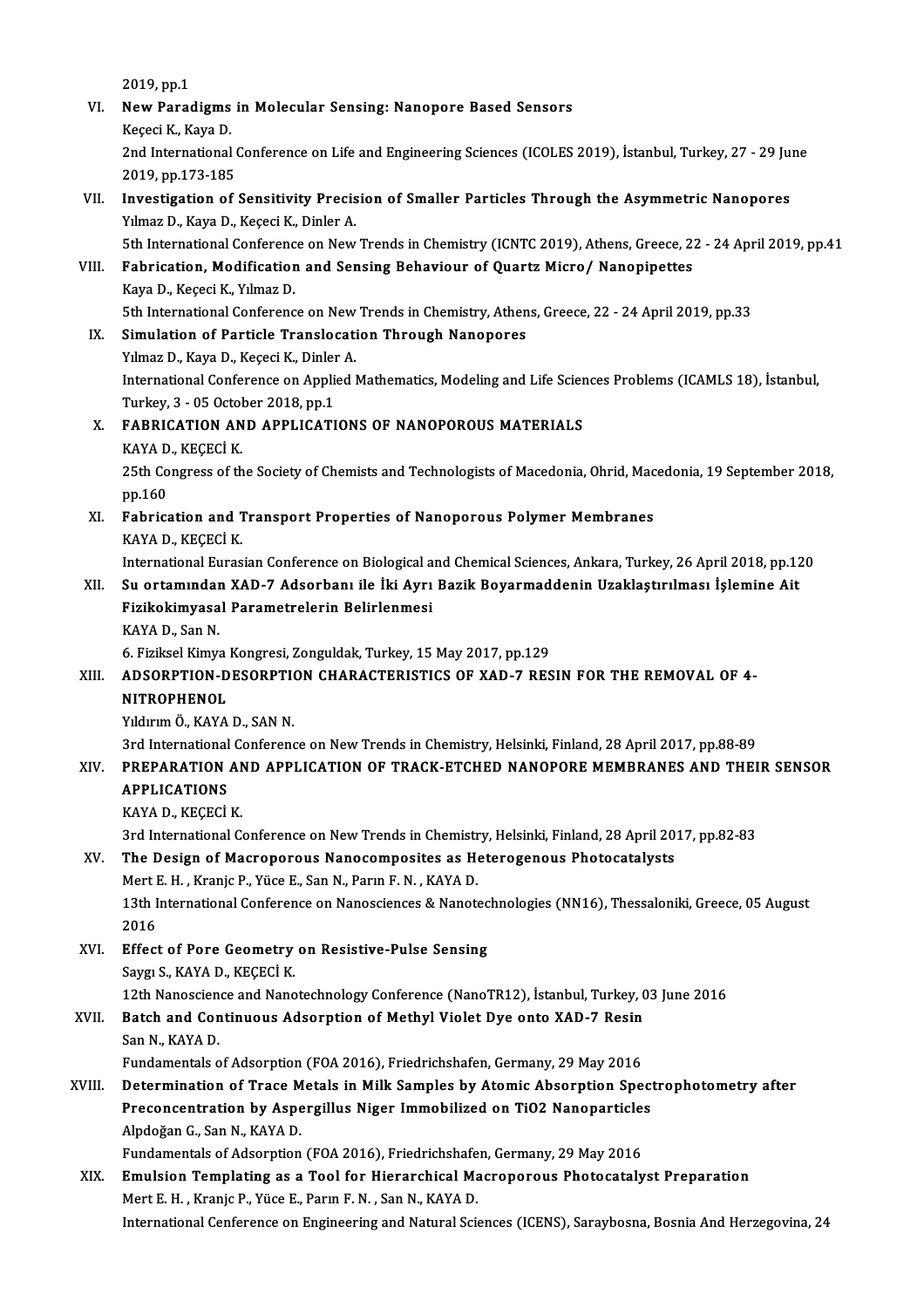|              | May 2016                                                                                                |
|--------------|---------------------------------------------------------------------------------------------------------|
| XX.          | Poly-pickering HIPEs as Heterogeneous Photocatalysts                                                    |
|              | Parın F. N., Yüce E., MERT E. H., Kranjc P., San N., KAYA D.                                            |
|              | International Conference and Exhibition on Materials Chemistry, Valencia, Spain, 31 March 2016          |
| XXI.         | Fabrication of Track-Etched Nanopore(s) and Effect of its Geometry on Sensing Molecules                 |
|              | KAYA D., DİNLER A., KEÇECİ K.                                                                           |
|              | International Porous and Powder Materials, İzmir, Turkey, 15 September 2015                             |
| XXII.        | Brilliant Cresyl Blue Boyar Maddesinin Sulu Ortamdan XAD-7 Reçine Üzerine Adsorpsiyonu                  |
|              | Gökgöz N. E., Saygı S., KAYA D., San N.                                                                 |
|              | 27. Ulusal Kimya Kongresi, Çanakkale, Turkey, 23 August 2015                                            |
| XXIII.       | Balık Türlerindeki Eser Metal İyonlarının Congo Red ile Amberlite XAD-7 Üzerinde Ayrılması ve           |
|              | Zenginleștirme Sonrası AAS ile Belirlenmesi                                                             |
|              | Alpdoğan G., San N., KAYA D.                                                                            |
|              | 27. Ulusal Kimya Kongresi, Çanakkale, Turkey, 23 August 2015                                            |
| XXIV.        | Novel polyHIPE composites: Preparation, modification and application                                    |
|              | CIRA F, KAYA D, Mert E.H., San N.                                                                       |
|              | European Polymer Federation Congress 2015 (EPF 2015), Dresden, Germany, 21 June 2015                    |
| XXV.         | Yüzey Modifiye TiO2 Nanotanecikleri ile Toplayıcı-PoliHIPE Nanokompozitlerinin Sentezi                  |
|              | CIRA F., Yüce E., Büyükpınar Ç., KAYA D., San N., MERT E. H.                                            |
|              | 5. Fiziksel Kimya Kongresi, Konya, Turkey, 16 May 2015                                                  |
| XXVI.        | Adsorption and Desorption Characteristics, Isotherm and Kinetics Parameters of XAD-16 Resin for         |
|              | Removing Malachite Green Oxalate                                                                        |
|              | Büyükpınar Ç., KAYA D., Özinanç G., San N.                                                              |
|              | All in One Conferences, Dubai, United Arab Emirates, 03 March 2015                                      |
| <b>XXVII</b> | Adsorption Parameters of Different Organic Dyes on the Synthetic Resin XAD-7                            |
|              | KAYA D., Büyükpınar Ç., San N.                                                                          |
|              | International Symposium on Molecular Chemistry, İstanbul, Turkey, 19 December 2014                      |
| XXVIII.      | Adsorptive Removal of Rhodamine B Dye with XAD-7 Resin                                                  |
|              | KAYA D., San N., Büyükpınar Ç.                                                                          |
|              | International Conference on Green Chemistry and Sustainable Engineering, Barcelona, Spain, 28 July 2014 |
| XXIX.        | Fabrication and Characterization of Single Nanopore Membranes for Molecular Sensing                     |
|              | KAYA D., KEÇECİ K                                                                                       |
|              | 10th Nanoscience and Nanotechnology Conference (NanoTR10), İstanbul, Turkey, 17 June 2014               |
| XXX.         | Preparation and Applications of Resistive-Pulse Sensors to Detect Biomolecules                          |
|              | KEÇECİ K, KAYA D.                                                                                       |
|              | 10th Nanoscience and Nanotechnology Conference (NanoTR10), İstanbul, Turkey, 17 June 2014               |
| XXXI.        | Üç Farklı Amberlit Reçinesi Üzerinde Anilin Mavisi Boyar Maddesinin Adsorpsiyon Karakteristiğinin       |
|              | <i>incelenmesi</i>                                                                                      |
|              | San N., KAYA D., Yıldırım Ö., Büyükpınar Ç.                                                             |
|              | IV. Fiziksel Kimya Günleri, Denizli, Turkey, 05 June 2014                                               |
| <b>XXXII</b> | Adsorption Isotherms and Kinetics Studies of Brilliant Green on Three Different Amberlite Resins        |
|              | KAYA D., Büyükpınar Ç., San N.                                                                          |
|              | 2nd International Conference on Recycling and Reuse, İstanbul, Turkey, 04 June 2014                     |
| XXXIII.      | Adsorptive Removal of Congo Red From Aqueous Solution By Using A Synthetic Resin                        |
|              | San N., Yaşar Eynur S., METİNYURT D.                                                                    |
|              | IUPAC 44th World Chemistry Congress, İstanbul, Turkey, 11 August 2013                                   |
| XXXIV.       | Karboksilik Asitlerin Substitue Grup sayısının TiO2 nin Yüzey Madifikasyonuna Etkisinin Deneysel        |
|              | Olarak İncelenmesi/ Effect of Functional Group Quantity of Carboxylic Acids on Surface Modification     |
|              | of TiO2, an Experimental Analysis                                                                       |
|              | Büyükpınar Ç., METİNYURT D., San N.                                                                     |
|              | 26. Ulusal Kimya Kongresi (Uluslararası katılımlı), Antalya, Turkey, 01 October 2012                    |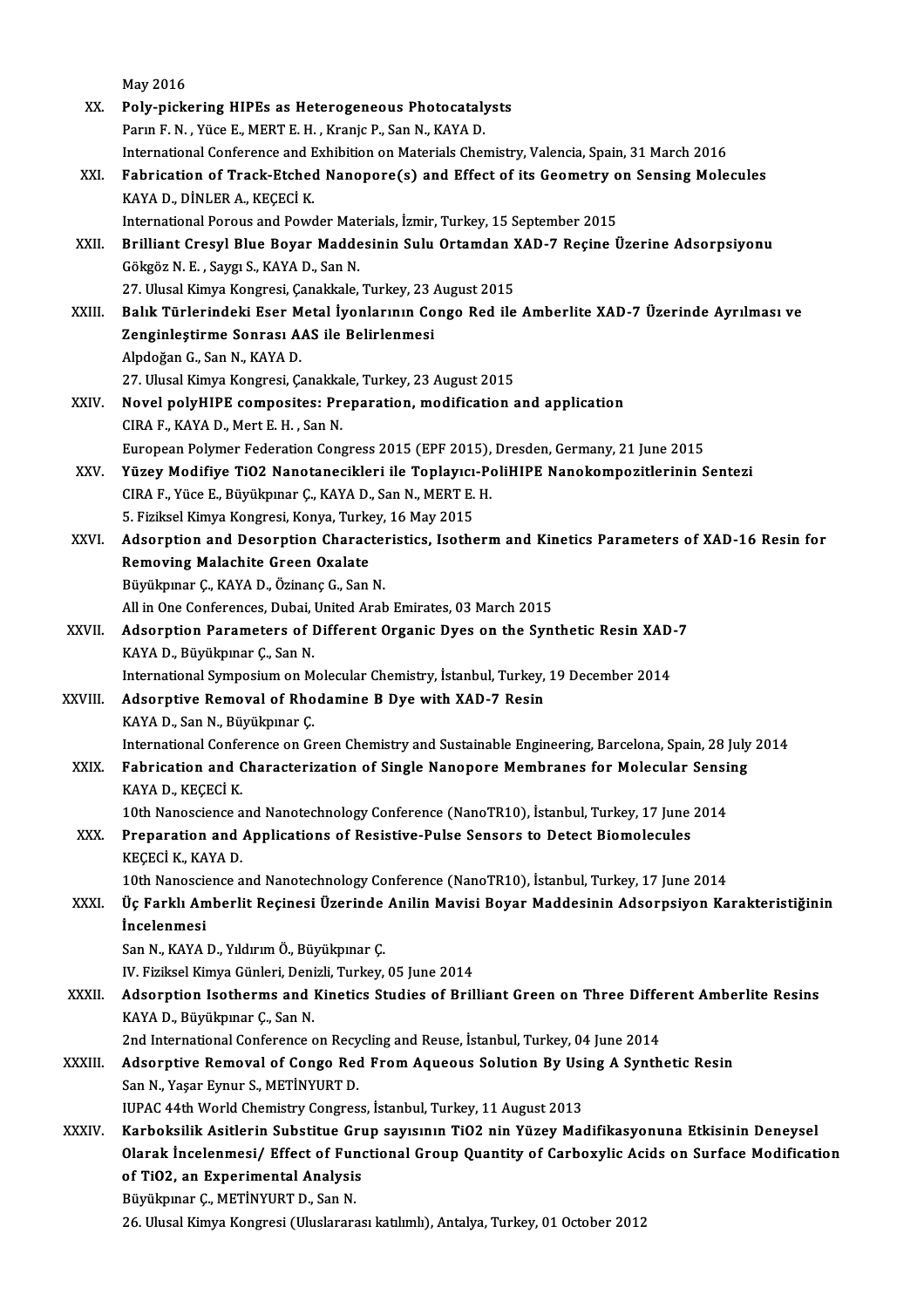XXXV. TiO2'nin Yüzey Modifikasyonuna Farklı Karboksilli Asitlerin Etkisi Ve Fotokatalitik Aktivitesinin<br>İnselenmesi TiO2'nin Yüz<br>İncelenmesi<br>METİNYUPTI TiO2'nin Yüzey Modifikasyonuna Farklı Karboksilli A<br>İncelenmesi<br>METİNYURT D., Büyükpınar Ç., San N., Büyükpınar Ç., San N.<br>Uluelararası Katılımlı 25 Ulusal Kimus Kangresi Frausum T. İncelenmesi<br>METİNYURT D., Büyükpınar Ç., San N., Büyükpınar Ç., San N.<br>Uluslararası Katılımlı 25. Ulusal Kimya Kongresi, Erzurum, Turkey, 27 June 2011<br>Surfase Modifisation of TiO2 with Molonis and Sussinis Aside for Hetor METİNYURT D., Büyükpınar Ç., San N., Büyükpınar Ç., San N.<br>Uluslararası Katılımlı 25. Ulusal Kimya Kongresi, Erzurum, Turkey, 27 June 2011<br>XXXVI. Surface Modification of TiO2 with Malonic and Succinic Acids for Heterogenou

Uluslararası Katılımlı 25. Ulusal Kimya Kongi<br>Surface Modification of TiO2 with Malo<br>Metinyurt D., Özen M., Büyükpınar Ç., San N.<br>Chamical Physics Congress IX İzmir Turkov Surface Modification of TiO2 with Malonic and Succinic<br>Metinyurt D., Özen M., Büyükpınar Ç., San N.<br>Chemical Physics Congress IX, İzmir, Turkey, 14 October 2010 Chemical Physics Congress IX, İzmir, Turkey, 14 October 2010<br>Supported Projects

Supported Projects<br>KAYA D., KEÇECİ K., Project Supported by Higher Education Institutions, Polimerik Mikro/Nanogözenekli Malzemelerin<br>Yüzeylerinin Kanlanması ve Madde Transfori ( Tesunmune Etkilerinin İnselanmasi, 2020, Co Yüzeylerinin Kaplanması<br>KAYA D., KEÇECİ K., Project Supported by Higher Education Institutions, Polimerik Mikro/Nanogöze<br>Yüzeylerinin Kaplanması ve Madde Transferi/ Taşınımına Etkilerinin İncelenmesi, 2020 - Continues<br>KAYA Yüzeylerinin Kaplanması ve Madde Transferi/ Taşınımına Etkilerinin İncelenmesi, 2020 - Continues

KAYA D., KEÇECİ K., Project Supported by Higher Education Institutions, İz Aşındırılmış Nanogözenekli Membranlardan<br>Yüklü Analitlerin Taşınımının Geliştirilmesi, 2019 - 2020 KAYA D., KEÇECİ K., Project Supported by Higher Education Institutions, İz Aşındırılmış Nanogözenekli Membranlardan<br>Yüklü Analitlerin Taşınımının Geliştirilmesi, 2019 - 2020<br>KAYA D., KEÇECİ K., Project Supported by Higher

Yüklü Analitlerin Taşınımını<br>KAYA D., KEÇECİ K., Project<br>Uygulamaları, 2018 - 2019<br>KAYA D. Broject Supported KAYA D., KEÇECİ K., Project Supported by Higher Education Institutions, Nanogözenekli Malzemelerin Hazırlanması<br>Uygulamaları, 2018 - 2019<br>KAYA D., Project Supported by Higher Education Institutions, İz-Aşındırılmış Membran

Uygulamaları, 2018 - 2019<br>KAYA D., Project Supported<br>Uygulamaları, 2017 - 2017<br>Kaya D. San N., Project Sup KAYA D., Project Supported by Higher Education Institutions, İz-Aşındırılmış Membranların Hazırlanması ve Sens<br>Uygulamaları, 2017 - 2017<br>Kaya D., San N., Project Supported by Higher Education Institutions, Sudaki Organik B

Uygulamaları, 2017 - 2017<br>Kaya D., San N., Project Supported by Higher Education Institutions, Sudaki Organik Boyar Maddelerin Polimerik<br>Reçineler Üzerine Adsorpsiyonu ve Adsorpsiyon Kinetiğinin Belirlenmesi, 2014 - 2016 Kaya D., San N., Project Supported by Higher Education Institutions, Sudaki Organik Boyar Maddelerin Polimerik<br>Reçineler Üzerine Adsorpsiyonu ve Adsorpsiyon Kinetiğinin Belirlenmesi, 2014 - 2016<br>San N., Kaya D., Büyükpınar

Reçineler Üzerine Adsorpsiyonu ve Adsorpsiyon Kinetiğinin Belirlenmesi, 2014 - 2016<br>San N., Kaya D., Büyükpınar Ç., Project Supported by Higher Education Institutions, Sentetik Reçinelerin Ao<br>Özelliğinden Faydalanılarak At Özelliğinden Faydalanılarak Atık Sularda Bulunan Organik Boyar Maddelerin Giderilmesi ve Adsorpsiyon<br>Parametrelerinin Belirlenmesi, 2013 - 2016

## **Scientific Refereeing**

HİTTİTE JOURNAL OF SCİENCE AND ENGİNEERİNG, National Scientific Refreed Journal, March 2020 Journal of the Turkish Chemical Society A: Chemistry, National Scientific Refreed Journal, March 2018

## **Edit Congress and Symposium Activities**

Edit Congress and Symposium Activities<br>25th Congress of Chemists and Technologists of Macedonia, Attendee, Ohrid, Macedonia, 2018<br>INTERNATIONAL FURASIAN CONFERENCE ON RIOLOCICAL AND CHEMICAL SCIENCES, Attorde INTERNATIONAL EURASIAN CONFERENCE ON BIOLOGICAL AND CHEMICAL SCIENCES, Attendee, Ankara, Turkey, 2018<br>3rd International Conference on New Trends in Chemistry, Attendee, Helsinki, Finland, 2017 25th Congress of Chemists and Technologists of Macedonia, Attendee, Ohrid, Macedonia, 201<br>INTERNATIONAL EURASIAN CONFERENCE ON BIOLOGICAL AND CHEMICAL SCIENCES, Atten<br>3rd International Conference on New Trends in Chemistry INTERNATIONAL EURASIAN CONFERENCE ON BIOLOGICAL AND CH<br>3rd International Conference on New Trends in Chemistry, Attendee<br>Fundamentals of Adsorption (FOA 2016), Attendee, Germany, 2016<br>27 Ulucal Kimua Kongresi, Attendee, Ga 3rd International Conference on New Trends in Chemistry, Att<br>Fundamentals of Adsorption (FOA 2016), Attendee, Germany,<br>27. Ulusal Kimya Kongresi, Attendee, Çanakkale, Turkey, 2015<br>European Bolymor Ecderation Congress 2015 27. Ulusal Kimya Kongresi, Attendee, Çanakkale, Turkey, 2015<br>European Polymer Federation Congress 2015 (EPF 2015), Attendee, Dresden, Germany, 2015 International Symposium on Molecular Chemistry, Attendee, İstanbul, Turkey, 2014 International Conference on Green Chemistry and Sustainable Engineering, Attendee, Barcelona, Spain, 2014 10th Nanoscience and Nanotechnology Conference (NanoTR10), Attendee, İstanbul, Turkey, 2014 International Conference on Green Chemistry and Sustainable Engineering, Attendee, Ba<br>10th Nanoscience and Nanotechnology Conference (NanoTR10), Attendee, İstanbul, Tur<br>2nd International Conference on Recycling and Reuse, 10th Nanoscience and Nanotechnology Conference (NanoTR10), Attende<br>2nd International Conference on Recycling and Reuse, Attendee, İstanbul,<br>IUPAC 44th World Chemistry Congress, Attendee, İstanbul, Turkey, 2013<br>26 Illusel K 2nd International Conference on Recycling and Reuse, Attendee, İstanbul, Turkey, 2<br>IUPAC 44th World Chemistry Congress, Attendee, İstanbul, Turkey, 2013<br>26. Ulusal Kimya Kongresi (Uluslararası katılımlı), Attendee, Antalya IUPAC 44th World Chemistry Congress, Attendee, İstanbul, Turkey, 2013<br>26. Ulusal Kimya Kongresi (Uluslararası katılımlı), Attendee, Antalya, Turkey, 2012<br>International Conference on Recycling and Reuse, Attendee, İstanbul, 26. Ulusal Kimya Kongresi (Uluslararası katılımlı), Attendee, Antalya, Turkey, 2012<br>International Conference on Recycling and Reuse, Attendee, İstanbul, Turkey, 2012<br>Uluslararası Katılımlı 25. Ulusal Kimya Kongresi, Attend International Conference on Recycling and Reuse, Attendee,<br>Uluslararası Katılımlı 25. Ulusal Kimya Kongresi, Attendee, E<br>Chemical Physics Congress IX, Attendee, İzmir, Turkey, 2010